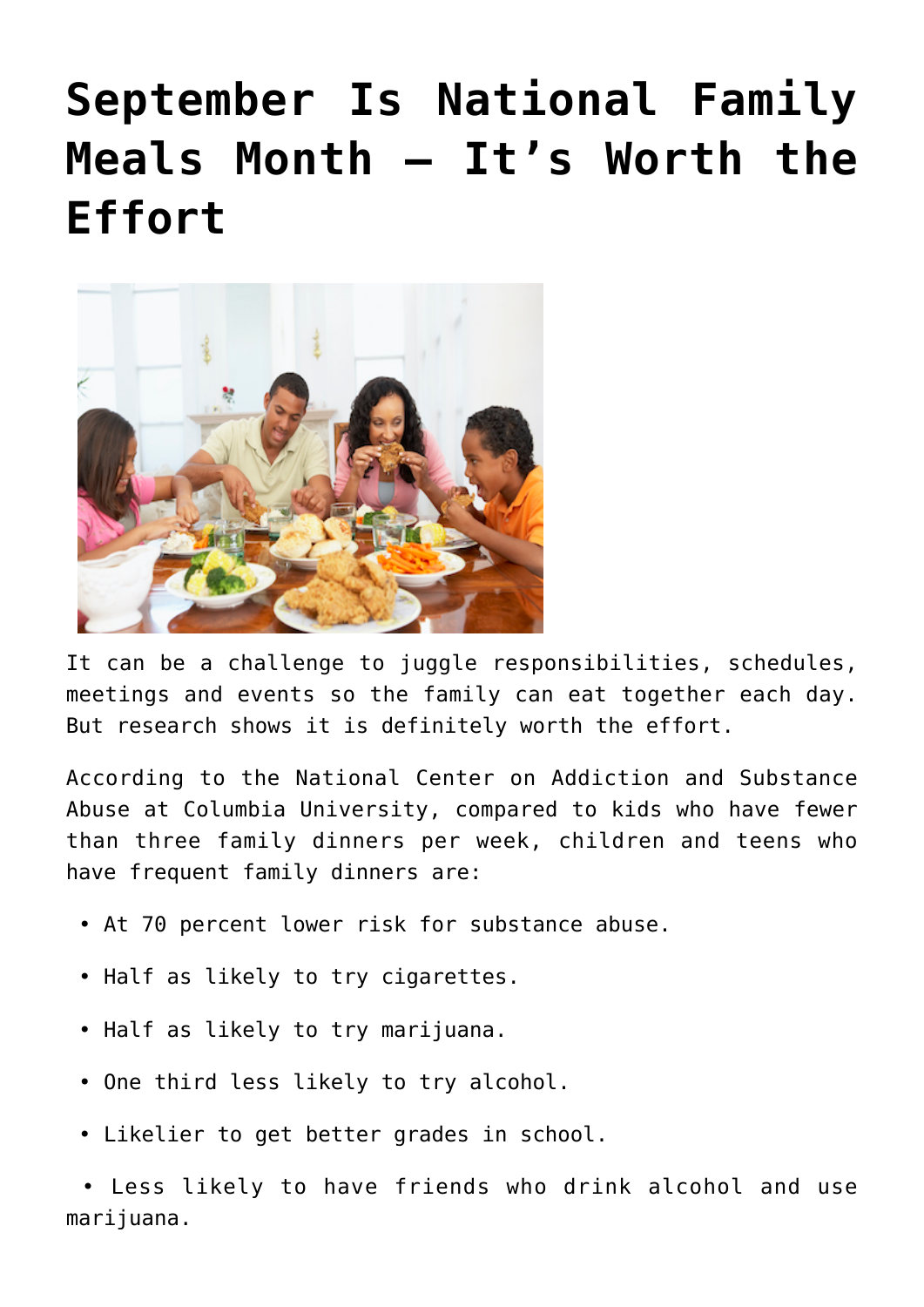• More likely to have parents who take responsibility for teen drug use.

From a nutritional standpoint, children who regularly eat meals with their family eat more fruits and vegetables and less saturated fat than children who do not, according to the American Dietetic Association.

Casey Coombs, Utah State University Extension assistant program director for Create Better Health Utah (SNAP-Ed), formerly known as Food \$ense, said making meals in your own kitchen allows you to choose exactly what your family eats.

"Cooking at home allows you to increase the nutritional value of meals by incorporating a variety of healthful foods while also reducing nutrients of concern including sodium, added sugar and saturated and trans fats," she said. "Improving the nutritional value of your meals can result in long-term health benefits for the entire family."

David Schramm, USU Extension family life specialist, said eating together can benefit all families, no matter how large or small. Newlywed couples, whose regular complaint is balancing jobs, school and togetherness time, can greatly benefit from enjoying mealtime together. In addition, once the couple gets in the pattern, they will more likely keep it going after having children.

"A wise professor once told me that the purpose of the task is to strengthen the relationship," Schramm said. "With that in mind, the ultimate purpose of family meals is not just to eat, but to eat together, talk, listen and share. It's important to turn off screens – phones and TVs – to focus on relationships."

With that in mind, 90 percent of Americans surveyed in The Harris Poll of 2016 say cell phones don't belong at the dinner table. Other technology, however, seems to be welcome, with nearly four in 10 eating their family meals in front of the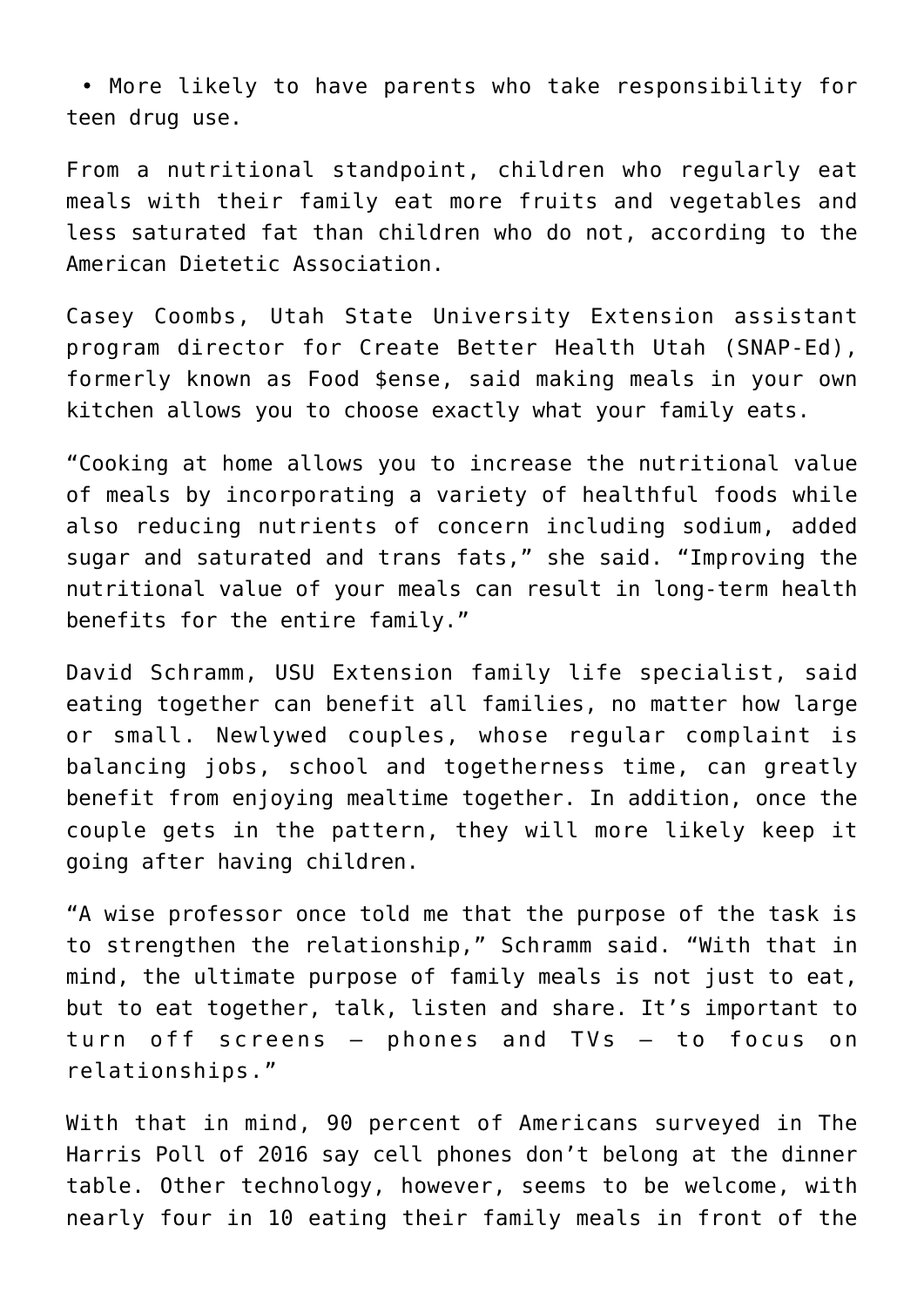TV.

"With the TV in the background causing distractions, it's difficult to concentrate on what those at the table are saying and to make any kind of a personal connection," Schramm said. "And most likely, people aren't talking or interacting at all because everyone's engrossed in the TV."

Schramm said as you look at all the benefits that can come to children and families – nutritionally, socially and emotionally – eating together as a family is definitely worth whatever effort it takes to make it happen, starting with meal prep together, even shopping together, and then cooking together as well as the clean up after.

"These all help foster a sense of connectedness and provide opportunities to talk, which help strengthen the relationships over time," he said. "When mealtimes are relatively stressfree, children feel more comfortable opening up and talking to parents, which is related to them being willing to open up later about more challenging topics such as drugs and alcohol. Similarly, eating dinner together as a family can build stronger trust as both children and adults can talk about their days. And when parents listen, children know they can turn to them during more difficult conversations. Eating together also allows parents to notice any changes in patterns of behavior and mood, which may be an early indicator of problems."

According to LaCee Jiménez, Create Better Health social marketing and eligibility coordinator, the program has implemented the "Create Family Mealtime" campaign to help families with busy schedules and tight budgets learn how to have successful mealtimes. The campaign runs during Family Meal Month in September, but Create Better Health also has resources to help families year-round.

"If eating meals together is a new endeavor, it is important